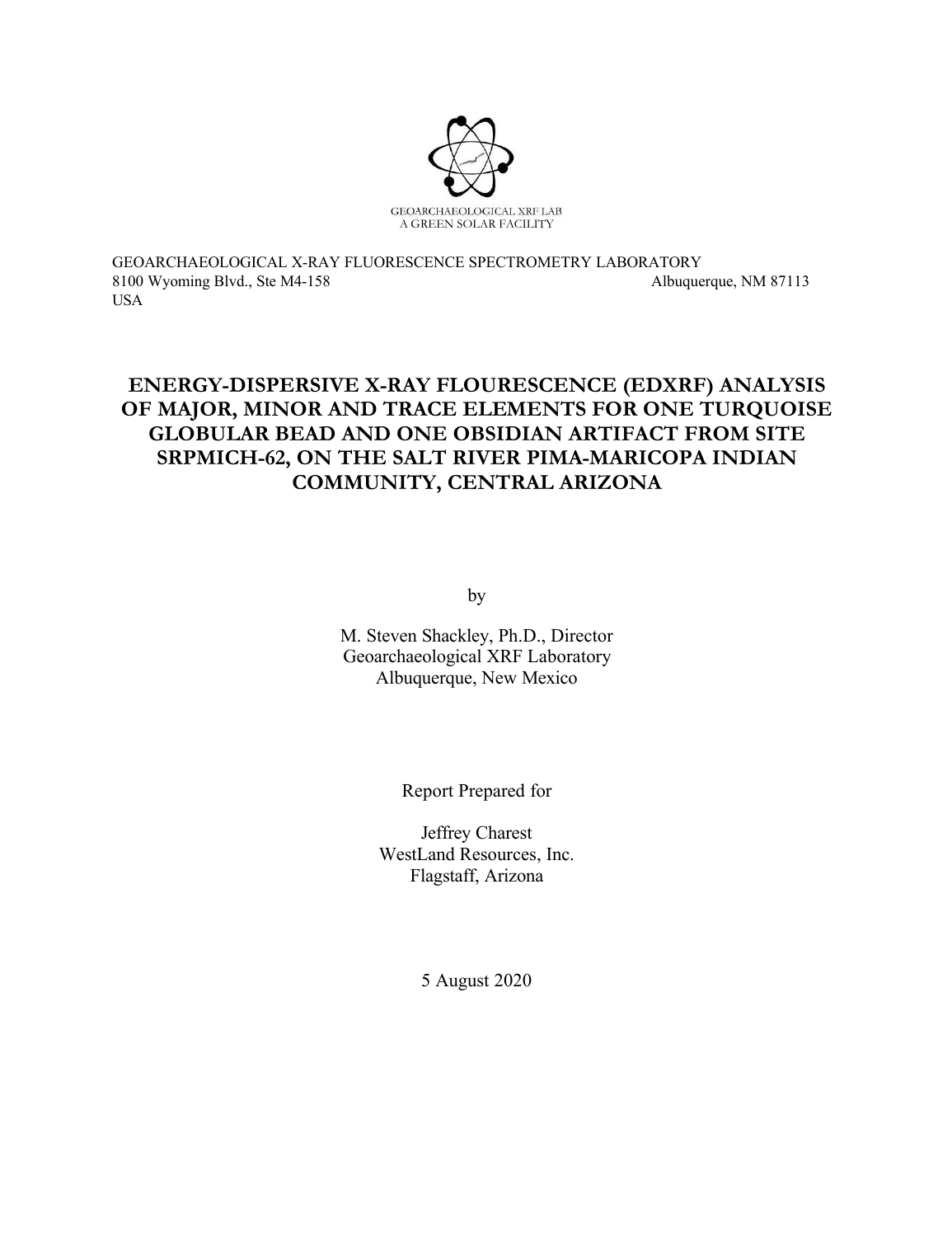#### **INTRODUCTION**

The analysis here of one obsidian flake and one turquoise bead indicates that the obsidian artifact was produced from the Vulture source west of the Phoenix Basin, commonly recovered in Preclassic Hohokam contexts in the Lower Salt River Valley (Shackley 2005, 2019; Table 1 herein). A short discussion of the turquoise bead is offered below as well.

#### **LABORATORY SAMPLING, ANALYSIS AND INSTRUMENTATION**

All samples are analyzed whole. The results presented here are quantitative in that they are derived from "filtered" intensity values ratioed to the appropriate x-ray continuum regions through a least squares fitting formula rather than plotting the proportions of the net intensities in a ternary system (McCarthy and Schamber 1981; Schamber 1977). Or more essentially, these data through the comparative analysis of international rock standards, allow for inter-instrument comparison with a predictable degree of certainty (Hampel 1984; Shackley 2011).

All analyses for this study were conducted on a ThermoScientific *Quant'X* EDXRF spectrometer, located at the Geoarchaeological XRF Laboratory, Albuquerque, New Mexico. The spectrometer is equipped with a thermoelectrically Peltier cooled solid-state Si(Li) X-ray detector, with a 50 kV, 50 W, ultra-high-flux end window bremsstrahlung, Rh target X-ray tube and a 76 µm (3 mil) beryllium (Be) window (air cooled), that runs on a power supply operating from 4-50 kV/0.02-1.0 mA at 0.02 increments. The spectrometer is equipped with a 200 l min<sup>-1</sup> Edwards vacuum pump, allowing for the analysis of lower-atomic-weight elements between sodium (Na) and titanium (Ti). Data acquisition is accomplished with a pulse processor and an analogue-todigital converter. Elemental composition is identified with digital filter background removal, least squares empirical peak deconvolution, gross peak intensities and net peak intensities above background.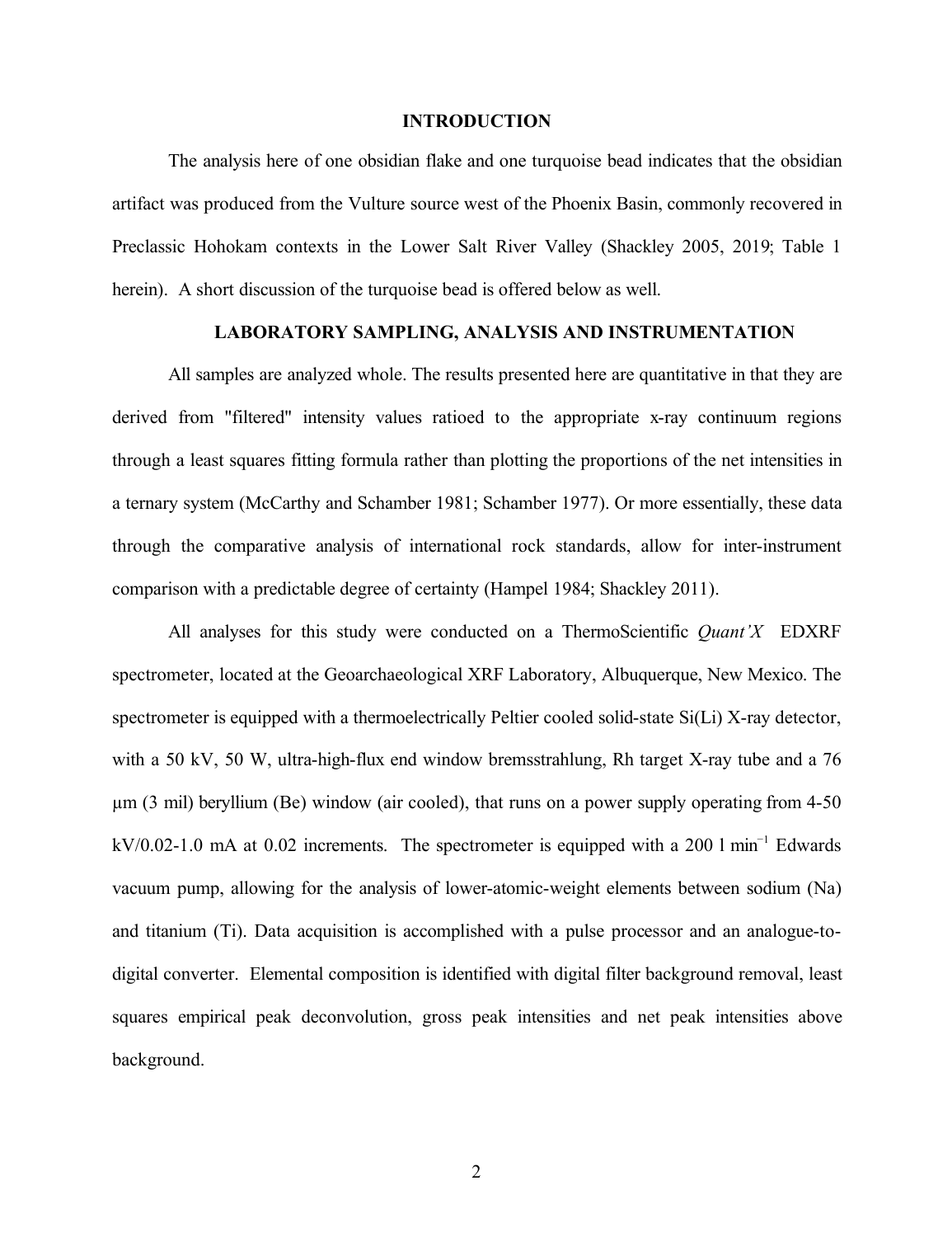The data from the WinTrace™ software were translated directly into Excel for Windows software for manipulation and on into IGPET ver. 2013 for plotting as required. In order to evaluate these quantitative determinations, machine data were compared to measurements of known standards during each run. G-2 a USGS granite standard was analyzed during each run of ≤19 samples. The USGS recommended values for G-2 are included in Table 1.

#### **Trace Element Analysis**

In the analysis of mid Zb condition elements Ti-Nb, and high Zb Pb, Th, the x-ray tube is operated at 30 kV, using a 0.05 mm (medium) Pd primary beam filter in an air path at 100 seconds livetime to generate x-ray intensity  $K\alpha_1$ -line data for elements manganese (Mn), cobalt (Co), nickel (Ni), copper, (Cu), zinc, (Zn), gallium (Ga), rubidium (Rb), strontium (Sr), yttrium (Y), zirconium (Zr), niobium (Nb), and L $\alpha_1$  data for lead (Pb), and thorium (Th). Trace element intensities were converted to concentration estimates by employing a linear calibration line ratioed to the Compton scatter established for each element from the analysis of international rock standards certified by the National Institute of Standards and Technology (NIST), the US. Geological Survey (USGS), Canadian Centre for Mineral and Energy Technology, and the Centre de Recherches Pétrographiques et Géochimiques in France (Govindaraju 1994). Line fitting is linear (XML) for all elements. When barium (Ba) and cerium (Ce) is analyzed in the High Zb condition, the Rh tube is operated at 50 kV and up to 1.0 mA, ratioed to the bremsstrahlung region (see Davis 2011; Shackley 2011). Further details concerning the petrological choice of these elements in Southwest obsidians is available in Shackley (1988, 1995, 2005, 2011; also Mahood and Stimac 1991; and Hughes and Smith 1993; Shackley et al. 2016, 2018). Nineteen specific pressed powder standards are used for the best fit regression calibration for elements Ti-Nb, Pb, Th, Ba, and Ce, and include G-2 (basalt), AGV-2 (andesite), GSP-2 (granodiorite), SY-2 (syenite), BHVO-2 (hawaiite), STM-1 (syenite), QLO-1 (quartz latite), RGM-1 (obsidian), W-2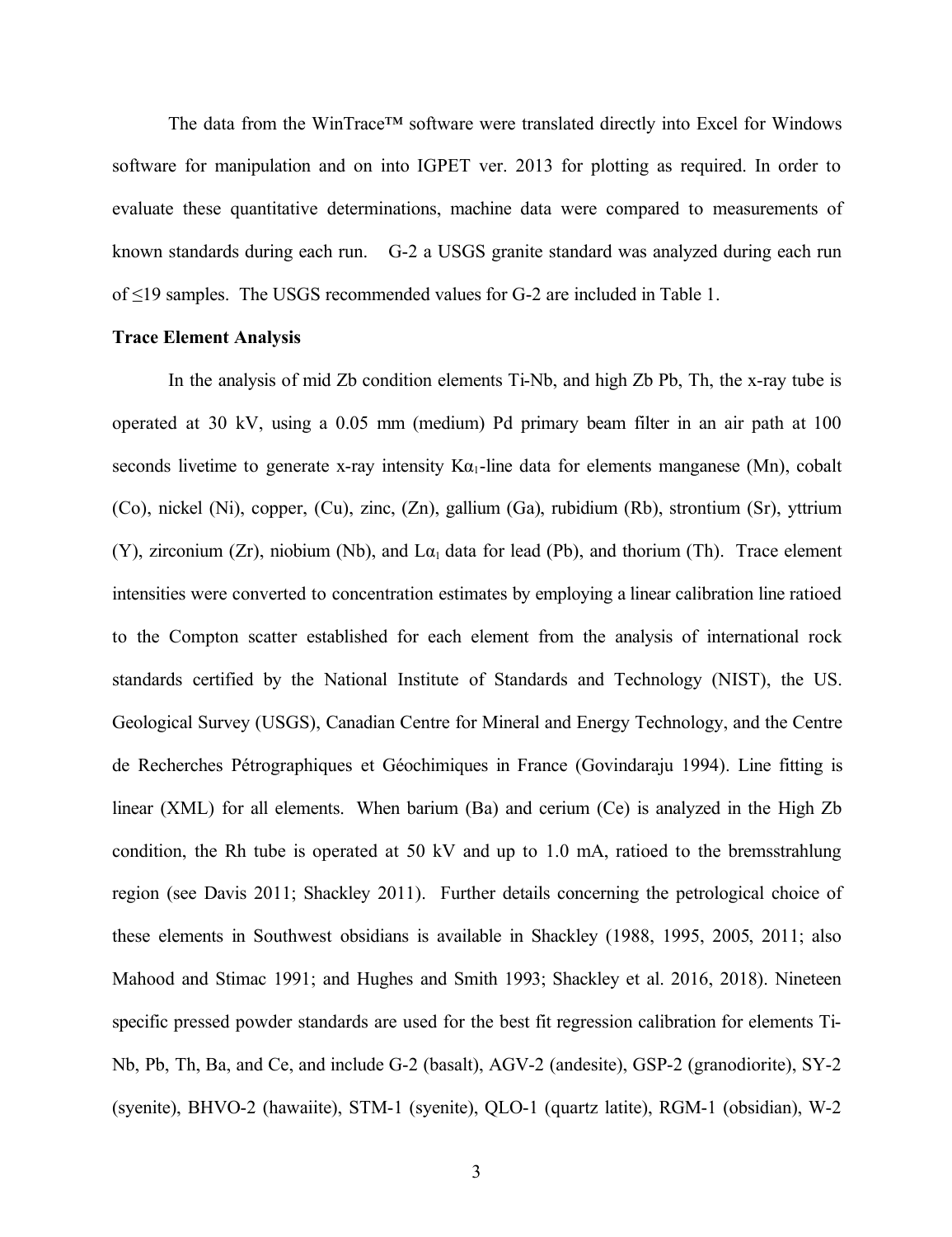(diabase), BIR-1 (basalt), SDC-1 (mica schist), TLM-1 (tonalite), SCO-1 (shale), NOD-A-1 and NOD-P-1 (manganese) all US Geological Survey standards, NIST-278 (obsidian), U.S. National Institute of Standards and Technology, BE-N (basalt) from the Centre de Recherches Pétrographiques et Géochimiques in France, and JR-1 and JR-2 (obsidian) from the Geological Survey of Japan (Govindaraju 1994).

## **Major and Minor Oxide Analysis**

Analysis of the major oxides of Na, Mg, Al, Si, K, Ca, Ti, V, Mn, and Fe is performed under the multiple conditions elucidated below. This fundamental parameter analysis (theoretical with standards), while not as accurate as destructive analyses (pressed powder and fusion disks) is usually within  $\leq 1\%$  of actual, based on the analysis of the USGS RGM-1 rhyolite standard (Table 1). The fundamental parameter (theoretical) method is run under conditions commensurate with the elements of interest and calibrated with 11 USGS standards (RGM-1, rhyolite; AGV-2, andesite; BHVO-1, hawaiite; BIR-1, basalt; G-2, granite; GSP-2, granodiorite; BCR-2, basalt; W-2, diabase; QLO-1, quartz latite; STM-1, syenite), and one Japanese Geological Survey rhyolite standard (JR-1).

# **Conditions Of Fundamental Parameter Analysis<sup>1</sup> :**

#### **Low Za (Na, Mg, Al, Si, P)**

| Voltage               | 6 kV        | Current           | Auto <sup>2</sup> |
|-----------------------|-------------|-------------------|-------------------|
| Livetime              | 100 seconds | Counts Limit      |                   |
| Filter                | No Filter   | Atmosphere        | Vacuum            |
| Maximum Energy 10 keV |             | <b>Count Rate</b> | Low               |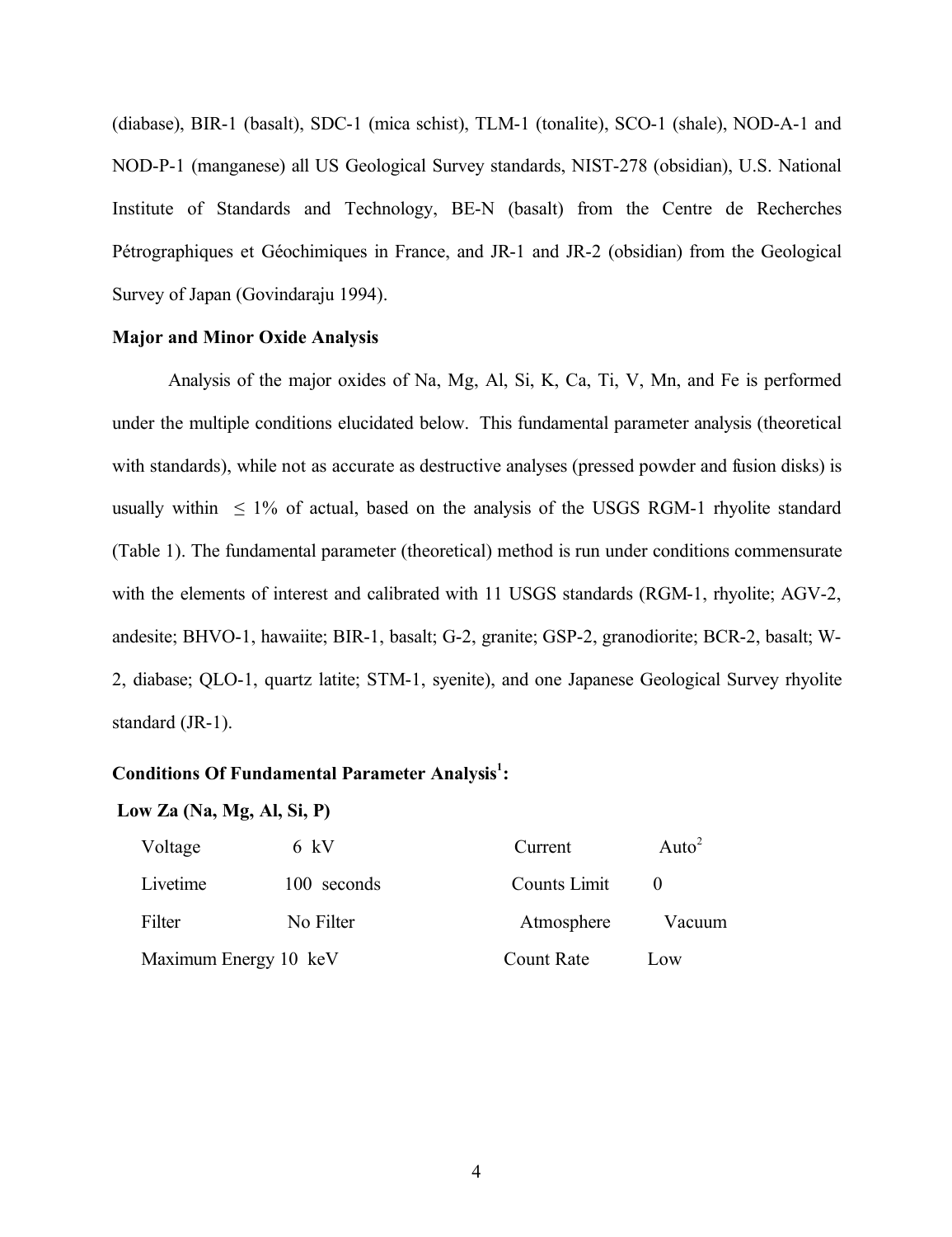## **Mid Zb (K, Ca, Ti, V, Cr, Mn, Fe)**

| Voltage                        | 32 kV                 | Current             | Auto             |  |  |
|--------------------------------|-----------------------|---------------------|------------------|--|--|
| Livetime                       | 100 seconds           | <b>Counts Limit</b> | $\boldsymbol{0}$ |  |  |
| Filter                         | $Pd(0.06 \text{ mm})$ | Atmosphere          | Vacuum           |  |  |
| Maximum Energy 40 keV          |                       | <b>Count Rate</b>   | Medium           |  |  |
| High Zb (Sn, Sb, Ba, Ag, Cd)   |                       |                     |                  |  |  |
| Voltage                        | 50 kV                 | Current             | Auto             |  |  |
| Livetime                       | 100 seconds           | <b>Counts Limit</b> | $\theta$         |  |  |
| Filter                         | Cu (0.559 mm)         | Atmosphere          | Vacuum           |  |  |
| Maximum Energy 40 keV          |                       | <b>Count Rate</b>   | High             |  |  |
| Low $\mathbb{Z}$ h (S Cl K Ca) |                       |                     |                  |  |  |

# **Low Zb (S, Cl, K, Ca)**

| Voltage               | 8 kV                | Current      | Auto   |
|-----------------------|---------------------|--------------|--------|
| Livetime              | 100 seconds         | Counts Limit |        |
| Filter                | Cellulose (0.06 mm) | Atmosphere   | Vacuum |
| Maximum Energy 10 keV |                     | Count Rate   | Low    |

<sup>1</sup> Multiple conditions designed to ameliorate peak overlap identified with digital filter background removal, least squares empirical peak deconvolution, gross peak intensities and net peak intensities above background.

<sup>2</sup> Current is set automatically based on the mass absorption coefficient.

### **DISCUSSION**

Chemical turquoise, a triclinic mineral that is a hydrous phosphate of copper and aluminum (CuAl<sub>6</sub> (PO<sub>4</sub>)<sub>4</sub> (OH)<sub>8</sub> 4H<sub>2</sub>O), often a subsidiary copper ore occurring in botryoidal masses in the zone of alteration in aluminum rich volcanic rocks such as trachytes. The elemental concentration of copper is relatively high imbuing a green to blue color to the stone, in part, responsible for its popularity in world prehistory as a gemstone (Blake 1899; Harbottle and Weigand 1992; see also Mathien 1981). However, turquoise since it is relatively soft (Moh's scale around five) can weather over time and some elements can be depleted shifting the elemental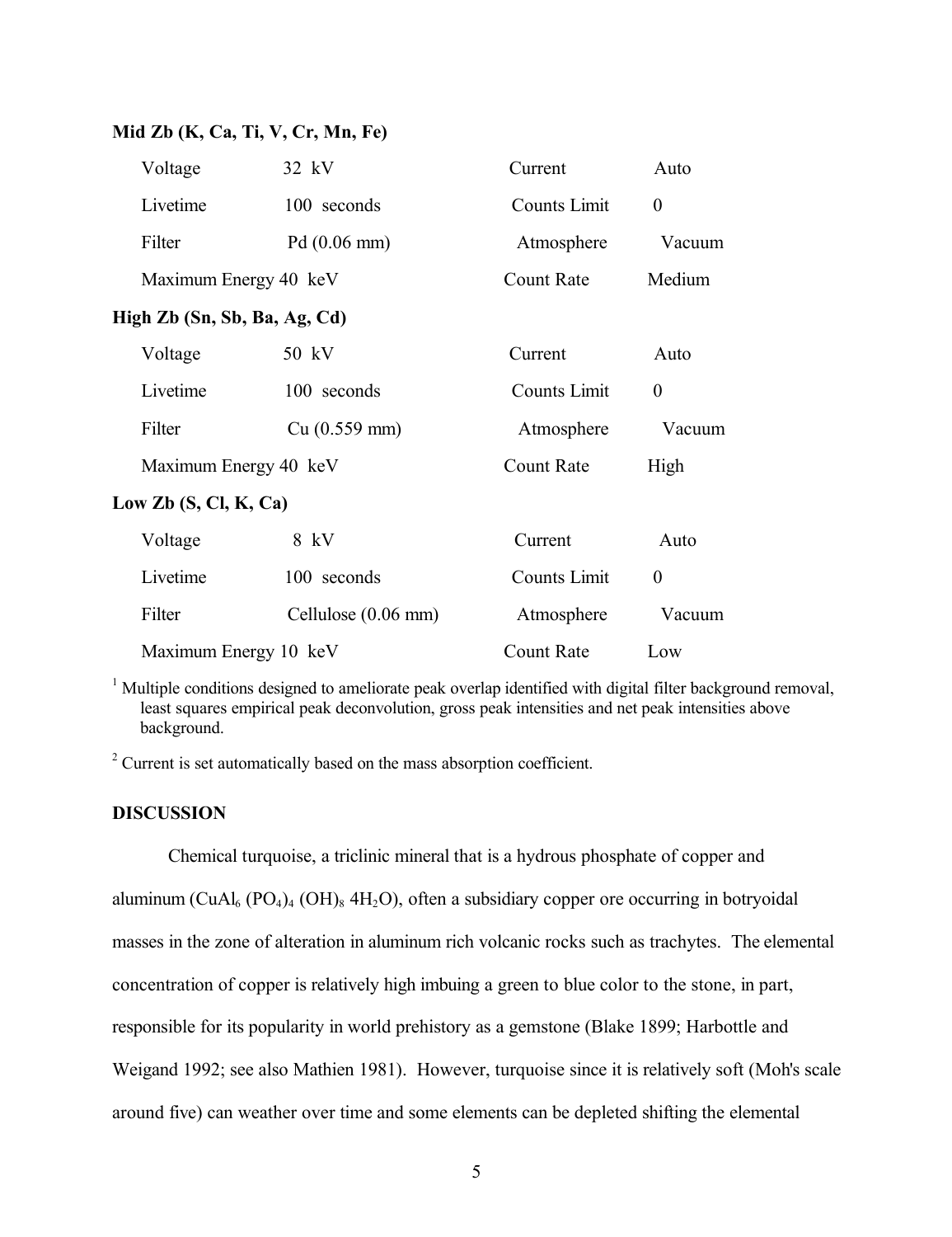composition in prehistoric artifacts. While x-ray fluorescence spectrometry has been unsuccessful in confidently determining sources, given the elemental similarity among turquoise sources produced through precipitation at ambient temperatures, the composition of this bead with relatively high elemental copper, calcium, potassium, and categorizing it as an alumino-silicate suggests that it is indeed what can be called "cultural" turquoise (see Fertelmes and Loendorf 2012; Mathien and Olinger 1992; Shackley 2008; Table 2 herein). Cultural turquoise includes the turquoise group antlerite, azurite, chrysocolla, ferrian turquoise (i.e. Cerrillos turquoise), planerite, malachite, and some combinations with quartz  $(SiO<sub>2</sub>)$ , which this artifact could be a member) all containing some proportion of elemental copper (Béarat and Simon 2002; Kim et al. 2003; Sigleo 1975, Sinkankas 1966).

It is generally accepted that stable isotopic analyses using various instrumentation is the best method to determine source in copper based rocks and artifacts, however the isotopes best used in that endeavor are highly contested (Hull 2006; Hull et al. 2008; Thibodeau and Chelsey 2007; Young et al. 1994). Still there has been some success in both the Hull and Thibodeau studies, despite disagreements as to the most perspicacious method to use. I will not attempt to determine the source of the bead here, although the blue color is similar to Sleeping Beauty turquoise from the Clifton, Arizona area or Kingman from western Arizona mines, both mines and mine groups depleted and no longer available, but as noted above the color can shift over time, and given its small size it could also be from a number of other sources. I do not have samples from either locality, so no comparison can be made, and Fertelmes and Loendorf (2012) did not provide elemental source data from their study, so no comparison can be made with that study. I do have an ore sample I collected in 2006 from an adit in Cerrillos, northern New Mexico, the composition of which is shown in Table 2 along with this artifact. Cerrillos turquoise is typically megascopically more toward the green end and as can be seen in the analysis supported by the Cu

6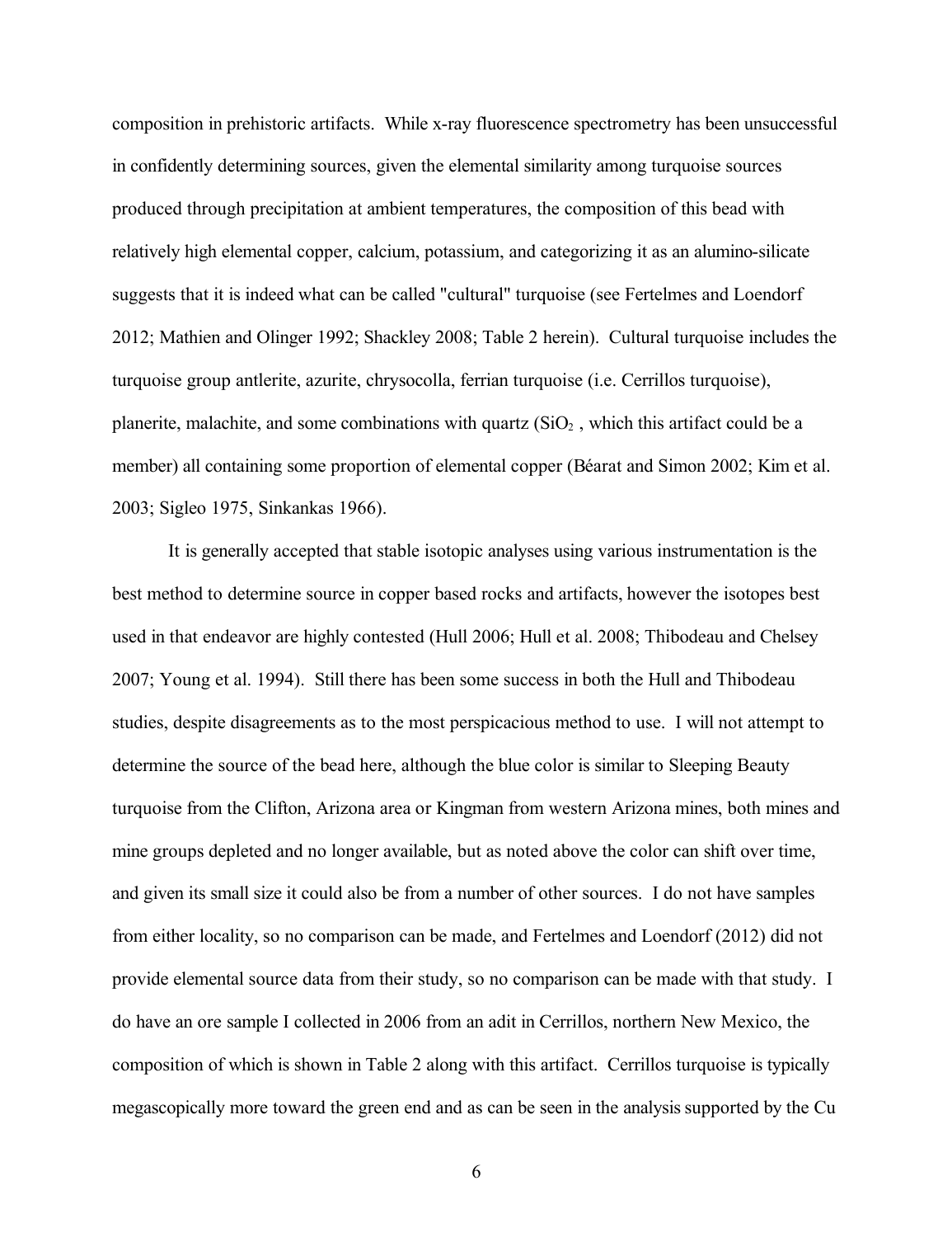composition that is higher than this artifact's elemental concentration for copper, and the relatively high iron (nearly 7%) could put Cerrillos turquoise in the ferrian turquoise group (Table 2.). It is important to keep in mind that the variability within a single turquoise source is very high such that major, minor, and trace elements as acquired by XRF can rarely discriminate between turquoise sources (see Fertelmes and Loendorf 2012), thus the emphasis on stable isotope analysis that is not subject to the same variability as elements for source discrimination. Finally, most faked turquoise is stained howlite, a rock that is soft and generally white, but accepts staining well. Howlite is a calcium borosilicate hydroxide that contains almost no copper, so it is doubtful that the artifact here is a fake turquoise.

#### **References Cited**

- Béarat, H., and Simon A. 2002, Advancing provenance studies of turquoise: compositional, structural, and textual analysis of turquoise from central Arizona. Manuscript on file ARI, Department of Anthropology, Arizona State University, Tempe.
- Blake, W.P., 1899, Aboriginal turquoise mining in Arizona and New Mexico. *American Antiquarian* 21:273-292.
- Davis, M.K., Jackson, T.L., Shackley, M.S., Teague, T., and Hampel J. 2011, Factors affecting the energy-dispersive x-ray fluorescence (EDXRF) analysis of archaeological obsidian, In<br>Shackley, M.S., (Ed.), X-Ray Fluorescence Spectrometry (XRF) in Fluorescence Spectrometry (XRF) in Geoarchaeology, pp. 45-64. New York: Springer Publishing.
- Fertelmes, C.M. and Loendorf, C.R. 2012, EDXRF analysis of disk beads and turquoise artifacts from AZ U:9:90 (ASM), Maricopa County, Arizona. *pXRF Analysis Report 2012-04*, Materials Science Laboratory, Gila River Indian Community, Arizona.
- Govindaraju, K., 1994, Compilation of working values and sample description for 383 geostandards: Geostandards Newsletter v. 18 (special issue), 158 p.
- Hampel, J.H., 1984, Technical considerations in x-ray fluorescence analysis of obsidian; *in* R.E. Hughes ed., Obsidian Studies in the Great Basin: Berkeley, Contributions of the University of California Archaeological Research Facility 45, p. 21–25.
- Harbottle, G., and Weigand, P.C. 1992, Turquoise in pre-Columbian America. *Scientific American* 266:78-85.
- Hildreth, W., 1981, Gradients in Silicic Magma Chambers: Implications for Lithospheric Magmatism. *Journal of Geophysical Research* 86:10153-10192.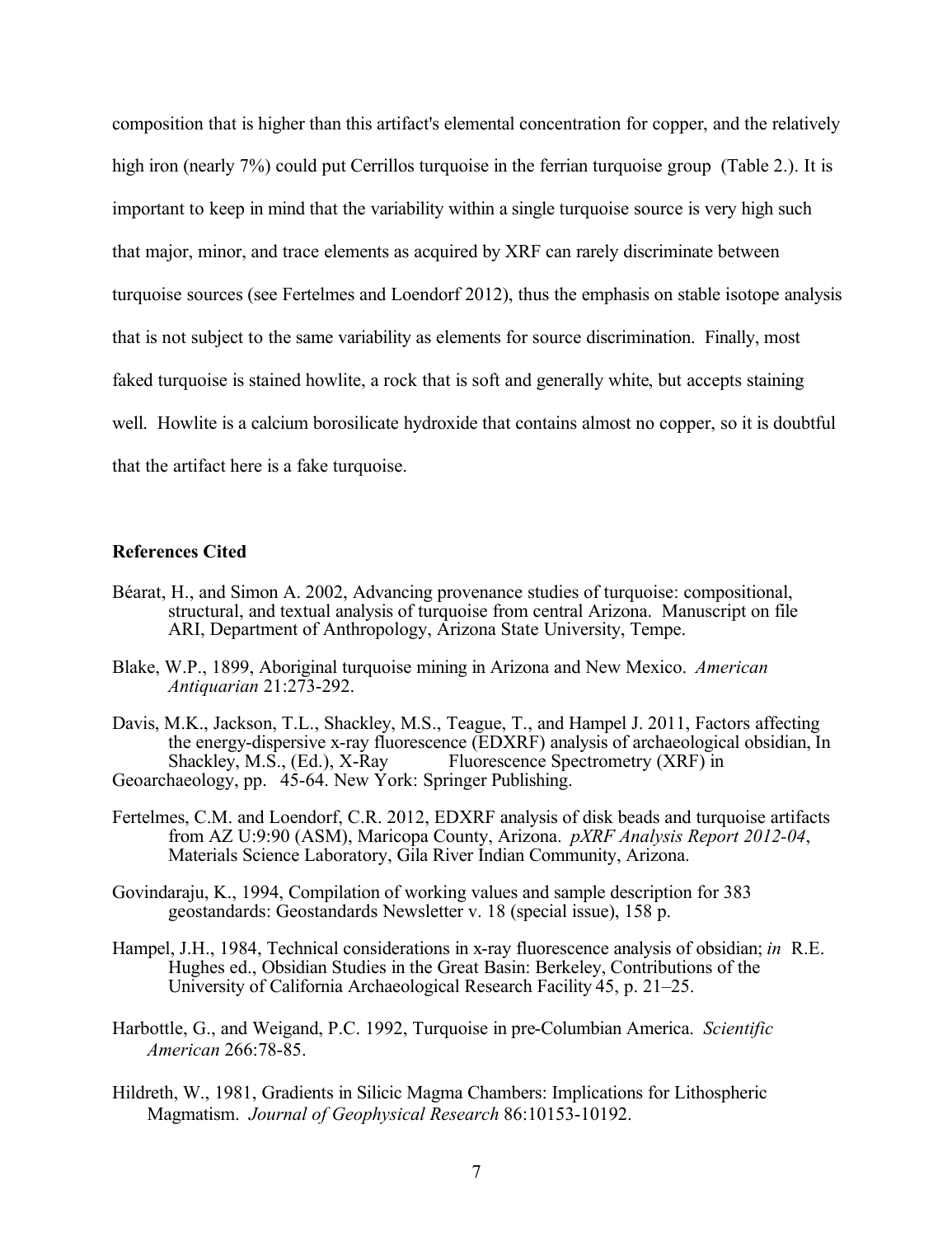- Hughes, R. E., and R. L. Smith, 1993, Archaeology, geology, and geochemistry in obsidian provenance studies. In J.K. Stein and A.R. Linse (Eds.), *Scale on Archaeological and Geoscientific Perspectives*, pp. 79-91. Geological Society of America Special Paper 283.
- Hull, S. 2006, Using hydrogen and copper stable isotopes to source turquoise. Master's thesis, Department of Anthropology, Eastern New Mexico University, Portales.
- Hull, S., Fayek, M., Mathien, F.J., Shelley, P., and Durand, K. 2008, A new approach to determining the geological provenance of turquoise artifacts using hydrogen and copper stable isotopes. *Journal of Archaeological Science* 35:1335-1369.
- Kim, J., Simon, A.W., Ripoche, V., Mayer, J.W., and Wilkens, B. 2003, Proton-induced x-ray emission analysis of turquoise artefacts from Salado Platform Mound sites in the Tonto Basin of central Arizona. *Measurement Science and Technology* 14:1579-1589.
- Mahood, Gail A., and James A. Stimac, 1990, Trace-element partitioning in pantellerites and trachytes. *Geochemica et Cosmochimica Acta* 54:2257-2276.
- Mathien, F.J. 1981, Neutron activation of turquoise artifacts from Chaco Canyon, New Mexico. *Current Anthropology* 22:293-294.
- Mathien, F.J., and Olinger, B. 1992, An experiment with x-ray fluorescence to determine the trace element variability in turquoise composition. In Duran, M.S., and Kirkpatrick, D.T. (Eds.) *Archaeology, Art, and Anthropology: Papers in Honor of J.J. Brody*, pp. 123-134. Albuquerque: Archaeological Society of New Mexico.
- McCarthy, J.J., and F.H. Schamber, 1981, Least-squares fit with digital filter: a status report. In K.F.J. Heinrich, D.E. Newbury, R.L. Myklebust, and C.E. Fiori (Eds.) *Energy Dispersive X-ray Spectrometry*, pp. 273-296. National Bureau of Standards Special Publication 604, Washington, D.C.
- Schamber, F.H., 1977, A modification of the linear least-squares fitting method which provides continuum suppression. In Dzubay, T.G. (Ed.) *X-ray Fluorescence Analysis of Environmental Samples*, pp. 241-257. Ann Arbor Science Publishers.
- Shackley, M.S., 1988, Sources of archaeological obsidian in the Southwest: an archaeological, petrological, and geochemical study. *American Antiquity* 53:752-772.
- Shackley, M. S.,1995, Sources of archaeological obsidian in the greater American Southwest: an update and quantitative analysis. *American Antiquity* 60(3):531-551.
- Shackley, M.S., 2005, *Obsidian: Geology and Archaeology in the North American Southwest*. University of Arizona Press, Tucson.
- Shackley, M.S. 2008, Archaeological petrology and the archaeometry of lithic materials. *Archaeometry* 50:194-215.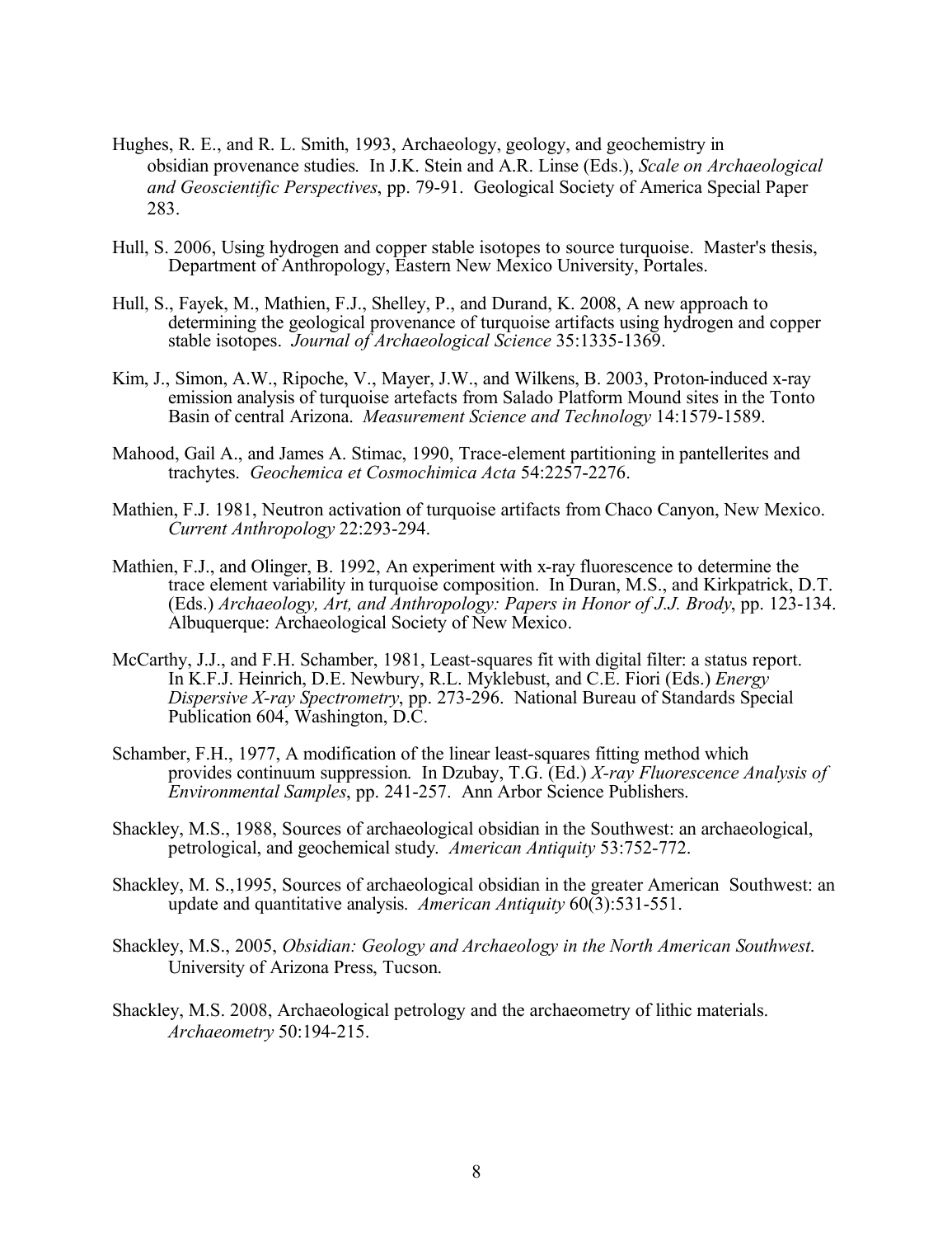- Shackley, M.S., 2011, An introduction to x-ray fluorescence (XRF) analysis in archaeology. In M.S. Shackley (Ed.), *X-Ray Fluorescence Spectrometry (XRF) in Geoarchaeology*, pp. 7- 44. Springer: New York.
- Shackley, M.S. 2019, The Patayan and Hohokam: a view from Alta and Baja California. *Journal of Arizona Archaeology* 6:83-98.
- Sigleo, A.M.C. 1975, Turquoise artifact and source correlation for Snaketown site. *Science* 189:459-460.
- Thibodeau, J.R., and Chesley, J.T. 2007, Lead and strontium isotopes as tracers of turquoise. *Society of Archaeological Sciences Bulletin* 30:10-13.
- Young, S.M.M., Phillips, D.A., and Mathien, F.G. 1994, Lead isotope analysis of turquoise sources in southwestern U.S.A. and Mesoamerica. Paper presented at the 29th International Symposium on Archaeometry, Ankara.